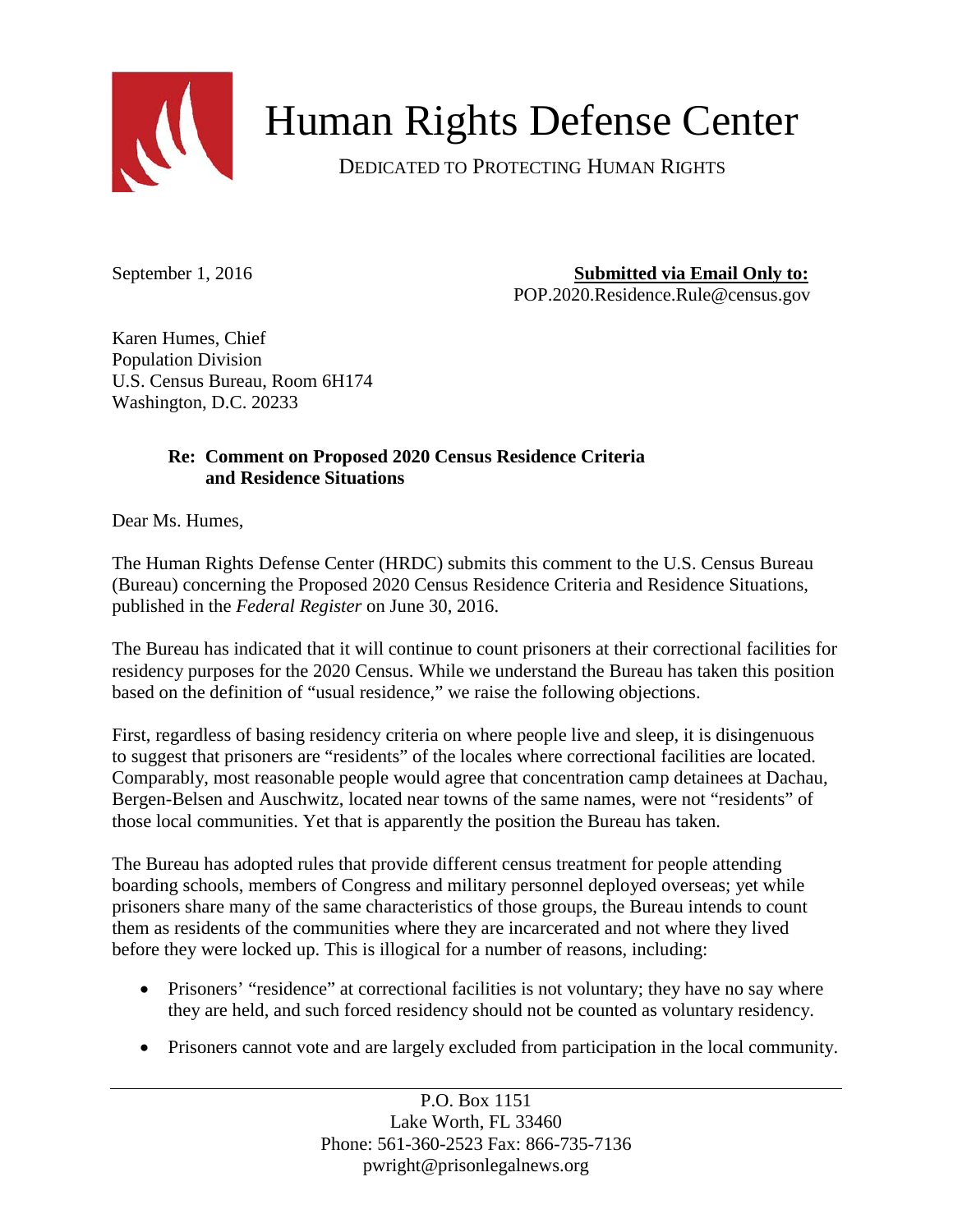- There is a disparate racial impact when black and Latino prisoners, who are overrepresented in our nation's prison system, are counted as "residents" of the primarily white, rural communities where prisons are often located – for example, the many correctional facilities sited in upstate New York.
- The location of prisoners at any given facility is not static; prisoners are regularly transferred from one prison to another, thus it cannot reasonably be said that a given facility is their "usual residence."

In the latter regard, speaking from my own empirical experience, I was incarcerated in Washington State prisons for 17 years prior to my release in 2003; during that time I was transferred 7 times. Our associate director, Alex Friedmann, served 10 years in both county jails and state prisons prior to his release in 1999, and during that period served time at 6 different facilities. Following our release we both returned to our homes – our residences – where we had lived before we were incarcerated.

In fact, around 95% of people presently in prison will one day be released. Does the Bureau seriously think they will remain at the prison or the community surrounding the prison upon their release? Or is it more likely that they will return to their pre-incarceration homes, families and children  $-$  i.e., the residences where they lived prior to being imprisoned?

Note that upon release, prisoners are typically given a small amount of "gate money" *and* a bus ticket or other means of transportation. Obviously, prison officials recognize that most prisoners will not be staying at or near the prison upon their release, but will return home – thus the prison system provides them the means of getting there. If correctional facilities were truly prisoners' "residence," which is the position the Bureau has taken, then bus tickets upon release wouldn't be necessary. That makes no sense, of course, just as the Bureau's policy of counting prisoners as residents of the facilities where they are incarcerated makes no sense.

Further, note that city and county jails primarily hold pre-trial detainees who have not been convicted and are awaiting trial. As such, they are eligible to vote to the same extent as other citizens so long as they meet other applicable eligibility requirements. And when pre-trial detainees vote, it is not as residents of the district where the jail is located; rather, they vote via absentee ballot *for the district where they resided before being incarcerated* – i.e., their actual residence. $1$ 

Approximately 2.3 million people are incarcerated in prisons and jails in the United States, and the Bureau's practice of inaccurately reporting the residences of those individuals as being the communities where the facilities are located is as great an error as failing to accurately report the entire state populations of North Dakota (756,927 population), Wyoming (586,107 population) and Vermont (626,042 population), *combined*. [2](#page-1-1)

<span id="page-1-0"></span><sup>&</sup>lt;sup>1</sup> See: www.aclu.org/files/pdfs/votingrights/votingwhileincarc 20051123.pdf and www.lavote.net/home/voting-elections/voting-options/vote-by-mail/inmate-voting (for Los Angeles County)

<span id="page-1-1"></span> $\frac{1}{2}$  Based on Bureau estimates as of July 1, 2015, available at

http://factfinder.census.gov/faces/tableservices/jsf/pages/productview.xhtml?src=bkmk